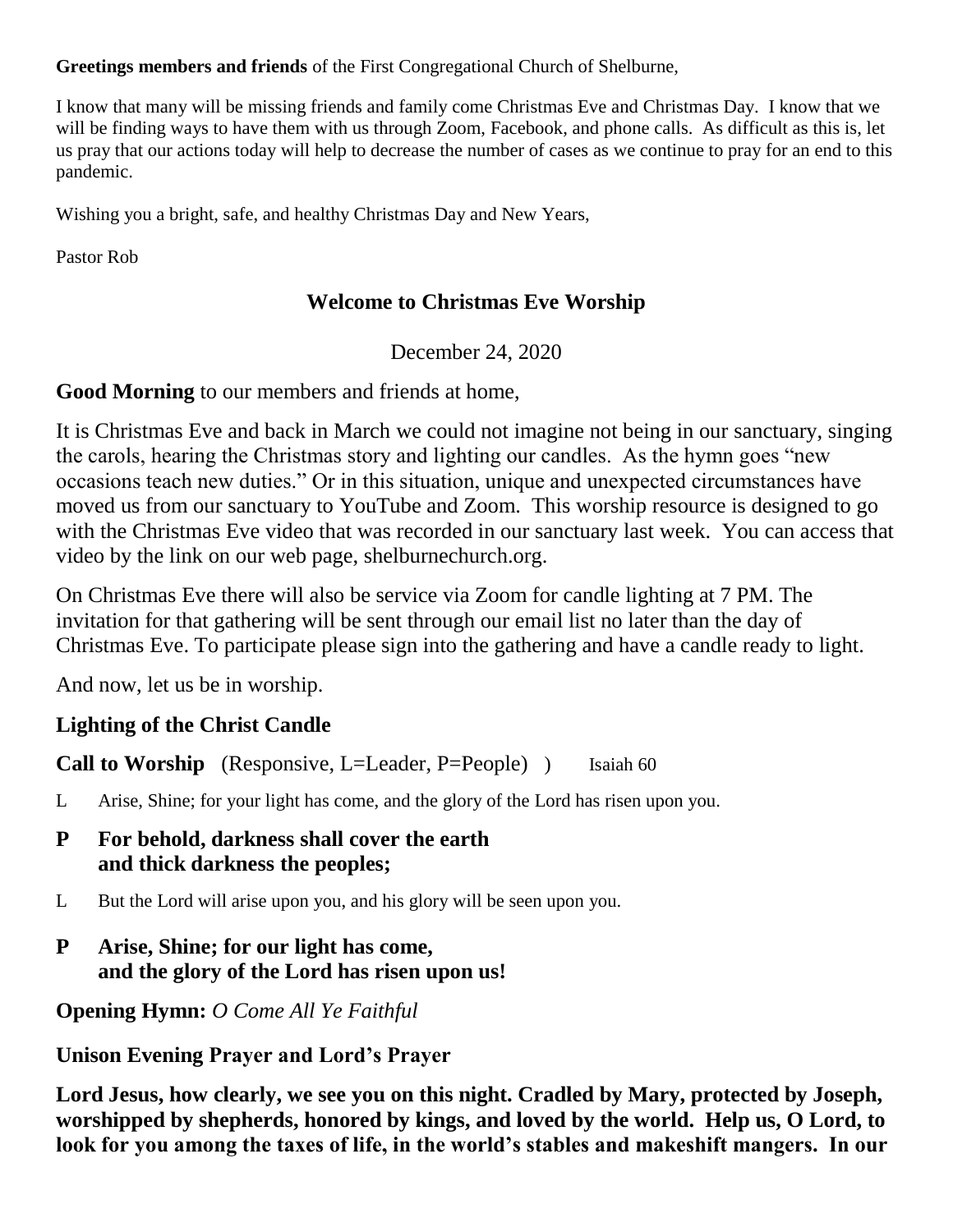**joys and in our tears, help us to see you clearly and love you more dearly. For it is in the name of Jesus that we pray saying…***Our Father, who art in heaven, hallowed be thy name. Thy kingdom come, thy will be done, on earth as it is in heaven. Give us this day our daily bread and forgive us our debts as we forgive our debtors. And lead us not into temptation but deliver us from evil. For thine is the kingdom and the power and the glory forever. Amen.*

#### **Christmas Gospel:** Luke 2:1-16 (Responsive)

In those days a decree went out from Emperor Augustus that all the world should be registered. This was the first registration and was taken while Quirinius was governor of Syria. All went to their own towns to be registered. Joseph also went from the town of Nazareth in Galilee to Judea, to the city of David called Bethlehem, because he was descended from the house and family of David.

#### **He went to be registered with Mary, to whom he was engaged and who was expecting a child. While they were there, the time came for her to deliver her child. And she gave birth to her firstborn son and wrapped him in bands of cloth, and laid him in a manger, because there was no place for them in the inn.**

In that region there were shepherds living in the fields, keeping watch over their flock by night. Then an angel of the Lord stood before them, and the glory of the Lord shone around them, and they were terrified. But the angel said to them,

#### **"Do not be afraid; for see - I am bringing you good news of great joy for all the people: to you is born this day in the city of David a Savior, who is the Messiah, the Lord. This will be a sign for you: you will find a child wrapped in bands of cloth and lying in a manger."**

And suddenly there was with the angel a multitude of the heavenly host, praising God and saying, "Glory to God in the highest heaven, and on earth peace among those whom he favors!" When the angels had left them and gone into heaven, the shepherds said to one another,

#### **"Let us go now to Bethlehem and see this thing that has taken place, which the Lord has made known to us." So, they went with haste and found Mary and Joseph, and the child lying in the manger."**

Here ends the Christmas story according to the Gospel of Luke.

**Christmas Story:** *The Best Christmas* Lee Kingsman

### **The Sharing of the Light**

*If you are lighting candles at home, please be mindful of the open flame. When our candles are lit, we will sing Silent Night. Please remember to snuff you candles at the close of worship.*

**Hymn:** *Silent Night* 

**Prayers of Christmas** Based on the first chapter prayer by Frederick Buechner, The Hungering Dark